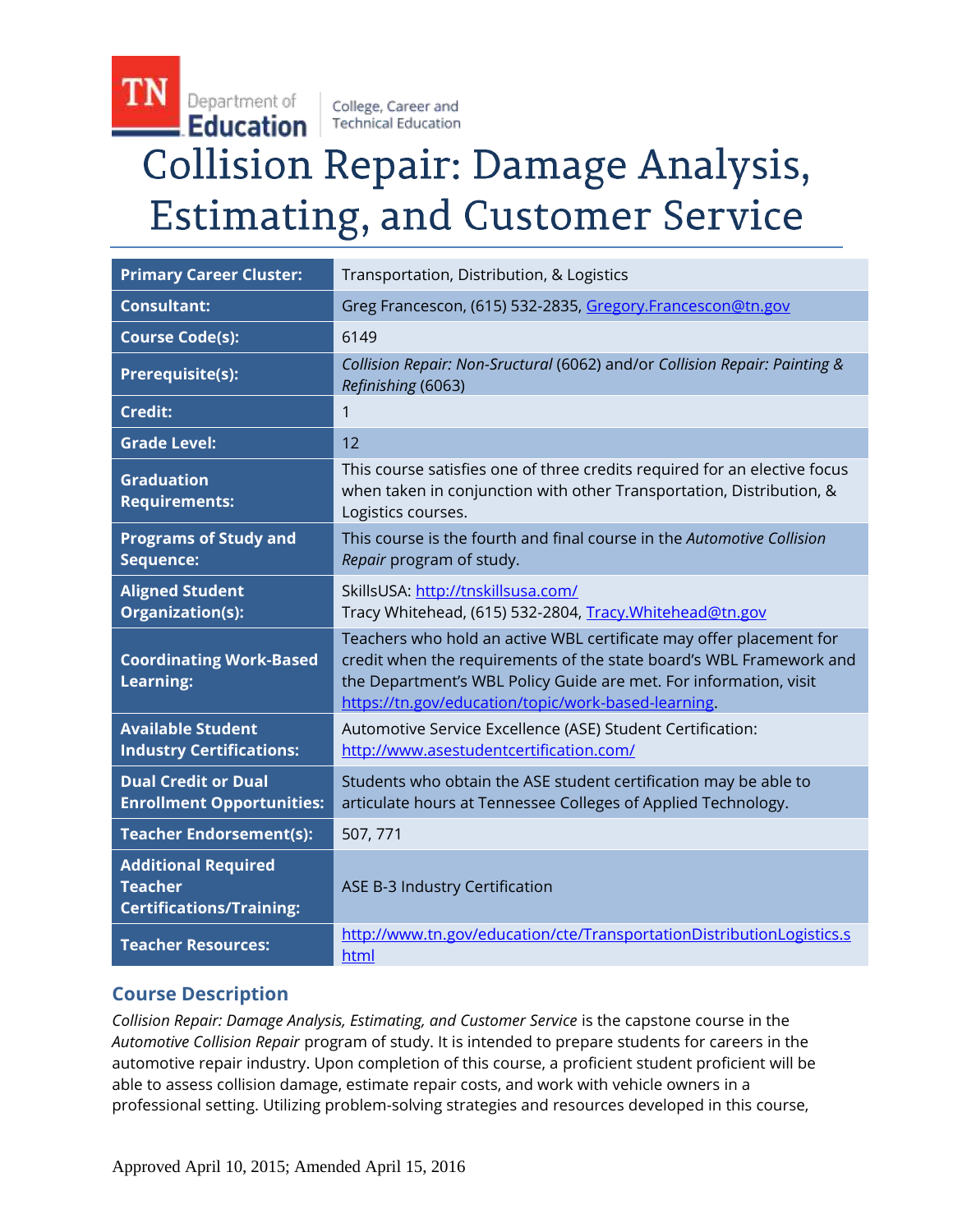including original equipment manufacturer (OEM) manuals, electronic data, and photo analysis of damaged vehicles, students will be prepared to generate work orders in a variety of collision damage situations. Students completing the *Automotive Collision Repair* program of study will be eligible to take the examination for Automotive Student Excellence (ASE) Student Certification in Collision. Some tasks are assigned a "High Priority (HP)" designation. Accredited programs must include at least 95% of the HP-I (Individual) tasks and 90% of the HP-G (Group) tasks in the curriculum.

## **Work-Based Learning Framework**

Hands-on Experience\*\* activities may take the form of work-based learning (WBL) opportunities (such as internships, cooperative education, service learning, and job shadowing) or industry-driven project-based learning. These experiences must comply with the Work-Based Learning Framework guidelines established in SBE High School Policy 2.103. As such, this course must be taught by a teacher with an active WBL Certificate issued by the Tennessee Department of Education and follow policies outlined in the Work-Based Learning Policy Guide available online at [https://tn.gov/education/topic/work-based-learning.](https://tn.gov/education/topic/work-based-learning) The Tennessee Department of Education provides a Personalized Learning Plan template to ensure compliance with the Work-Based Learning Framework, state and federal Child Labor Law, and Tennessee Department of Education policies, which must be used for students participating in WBL opportunities.

## **Program of Study Application**

This is the final course in the *Automotive Collision Repair* program of study. For more information on the benefits and requirements of implementing this program in full, please visit the Transportation, Distribution, & Logistics website at:

[http://www.tn.gov/education/cte/TransportationDistributionLogistics.shtml.](https://tn.gov/education/article/cte-cluster-transportation-distribution-logistics)

## **Course Requirements**

This capstone course aligns with the requirements of the Work-Based Learning Framework (established in Tennessee State Board High School Policy), with the Tennessee Department of Education's Work-Based Learning Policy Guide, and with state and federal Child Labor Law. As such, the following components are course requirements:

# **Course Standards**

- 1) A student will have a Personalized Learning Plan that identifies their long-term goals, demonstrates how the Work-Based Learning (WBL) experience aligns with their elective focus and/or high school plan of study, addresses how the student plans to meet and demonstrate the course standards, and addresses employability skill attainment in the following areas:
	- a. Application of academic and technical knowledge and skills (embedded in course standards)
	- b. Career knowledge and navigation skills
	- c. 21st Century learning and innovation skills
	- d. Personal and social skills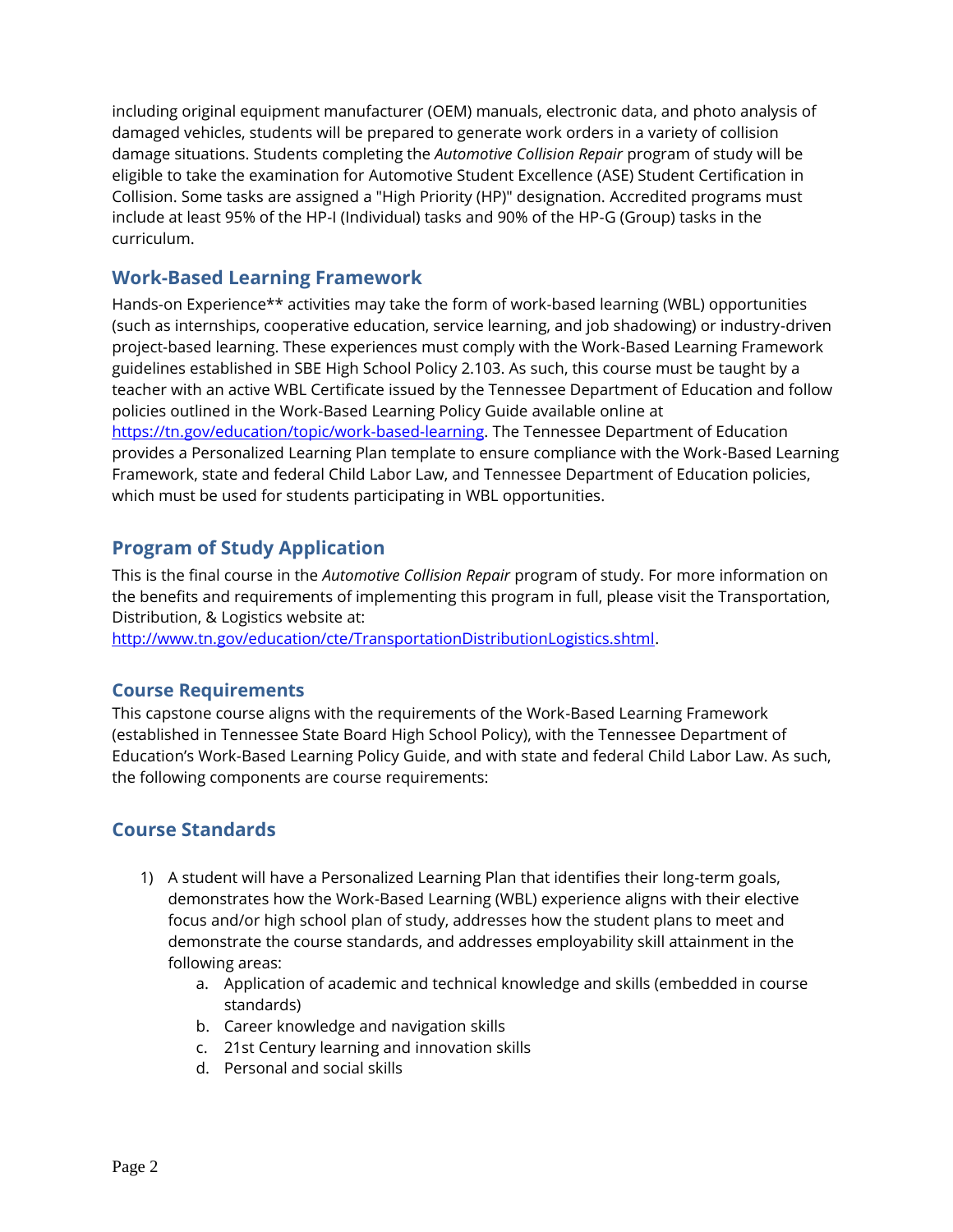## **Safety**

For every task in *Collision Repair: Damage Analysis, Estimating, and Customer Service*, the following safety requirement must be strictly enforced**:** 

- 2) Comply with personal and environmental safety practices associated with clothing and the use of gloves; respiratory protection; eye protection; hand tools; power equipment; proper ventilation; and the handling, storage, and disposal of chemicals/materials in accordance with local, state, and federal safety and environmental regulations.
	- a. Use and inspect personal protective equipment every time equipment is used.
	- b. Inspect, maintain, and employ safe operating procedures with tools and equipment, such as hand and power tools, ladders, scaffolding, and lifting equipment.
	- c. Assume responsibilities under HazCom (Hazard Communication) regulations.
	- d. Adhere to responsibilities, regulations, and Occupational Safety & Health Administration (OSHA) policies regarding reporting of accidents and observed hazards, and regarding emergency response procedures.
	- e. Maintain a portfolio record of written safety examinations and equipment examination for which the student has passed an operational checkout by the instructor.
	- f. Utilize MSDSs (material safety data sheets), and identify the health hazards associated with hazardous material.

#### **Damage Analysis**

- 3) Gather information from a variety of print and digital sources (such as OEM manuals and online instructional materials) as well as firsthand experiences observing a qualified technician on preparing a vehicle for damage analysis. Create a flow chart that will show the entire process of analyzing damage and estimating costs. Write an accompanying text that describes how key steps are accomplished, that is, what the technician should do and observe at each step. Steps include but are not limited to the following. (Note: items marked HP-I should be demonstrated by the student.)
	- a. Position the vehicle for inspection. HP-G
	- b. Prepare vehicle for inspection by providing access to damaged areas. HP-G
	- c. Analyze damage to determine appropriate methods for overall repairs. HP-I
	- d. Determine the direction, point(s) of impact, and extent of direct, indirect, and inertia damage. HP-G
	- e. Gather details of the incident/accident necessary to determine the full extent of vehicle damage. HP-G
	- f. Identify and record pre-existing damage. HP-I
	- g. Identify and record prior repairs. HP-G
- 4) Accurately complete a summary of damages on a claim form, citing specific evidence to support the need for components, parts, and labor necessary to repair the vehicle. Formulate a list of needed parts necessary to repair the vehicle to OEM standards. Continue the flow chart begun in Standard 2 to identify suspension, electrical, and mechanical elements as well as interior damage.
	- a. Perform visual inspection of structural components and members. HP-G
	- b. Identify structural damage using measuring tools and equipment. HP-I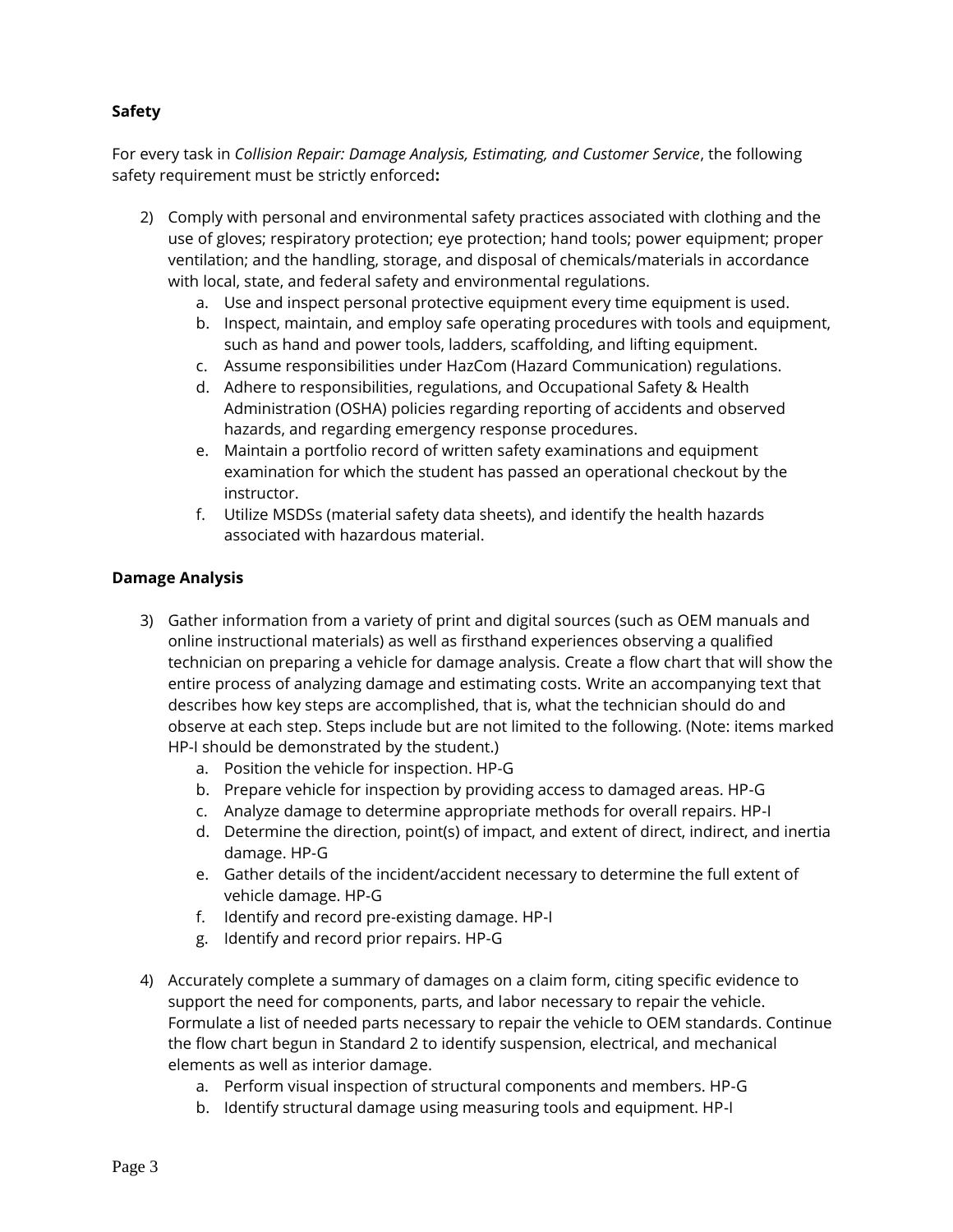- c. Perform visual inspection of non-structural components and members. HP-I
- d. Determine parts, components, material type(s) and procedures necessary for a proper repair. HP-I
- e. Identify type and condition of finish; determine if refinishing is required. HP-I
- g. Identify suspension, electrical, and mechanical component physical damage. HP-G
- h. Identify safety systems physical damage. HP-G
- i. Identify interior component damage. HP-I
- j. Identify damage to add-on accessories and modifications. HP-G
- k. Identify single (one time) use components. HP-G

#### **Damage Estimating**

- 5) Compile evidence from the vehicle and owner/operator, including pictures and written summaries, to ascertain damage, determine make and model, and identify VIN information necessary to determine appropriate OEM parts.
	- a. Determine and record customer/vehicle owner information. HP-I
	- b. Identify and record vehicle identification number (VIN) information, including nation of origin, make, model, restraint system, body type, production date, engine type, and assembly plant. HP-I
	- c. Identify and record vehicle options, including trim level, paint code, transmission, accessories, and modifications. HP-I
	- d. Identify safety systems; determine replacement items. HP-G
	- e. Apply appropriate estimating and parts nomenclature (terminology). HP-I
	- f. Determine and apply appropriate estimating sequence. HP-I
	- g. Utilize estimating guide procedure pages. HP-I
- 6) Using the created flow chart, the narratives, and photo analysis, ascertain whether parts will be aftermarket, recyclable, rebuilt, or reconditioned. Based on the information gathered, develop a cost analysis of parts and labor value for each operation required. Determine the extent of direct and indirect damage and direction of impact; develop and document a repair plan that includes summary of damage, recommended repairs, costs of parts and labor, and necessary finishing. Review, edit, and revise plan based on peer and instructor feedback
	- a. Apply estimating guide footnotes and headnotes as needed. HP-I
	- b. Estimate labor value for operations requiring judgment. HP-G
	- c. Select appropriate labor value for each operation (structural, non-structural, mechanical, and refinish). HP-I
	- d. Select and price OEM parts; verify availability, compatibility, and condition. HP-G
	- e. Select and price alternative/optional OEM parts; verify availability, compatibility and condition. HP-G
	- f. Select and price aftermarket parts; verify availability, compatibility, and condition. HP-G
	- g. Select and price recyclable/used parts; verify availability, compatibility and condition. HP-G
	- h. Select and price remanufactured, rebuilt, and reconditioned parts; verify availability, compatibility and condition. HP-G
	- i. Determine price and source of necessary sublet operations. HP-G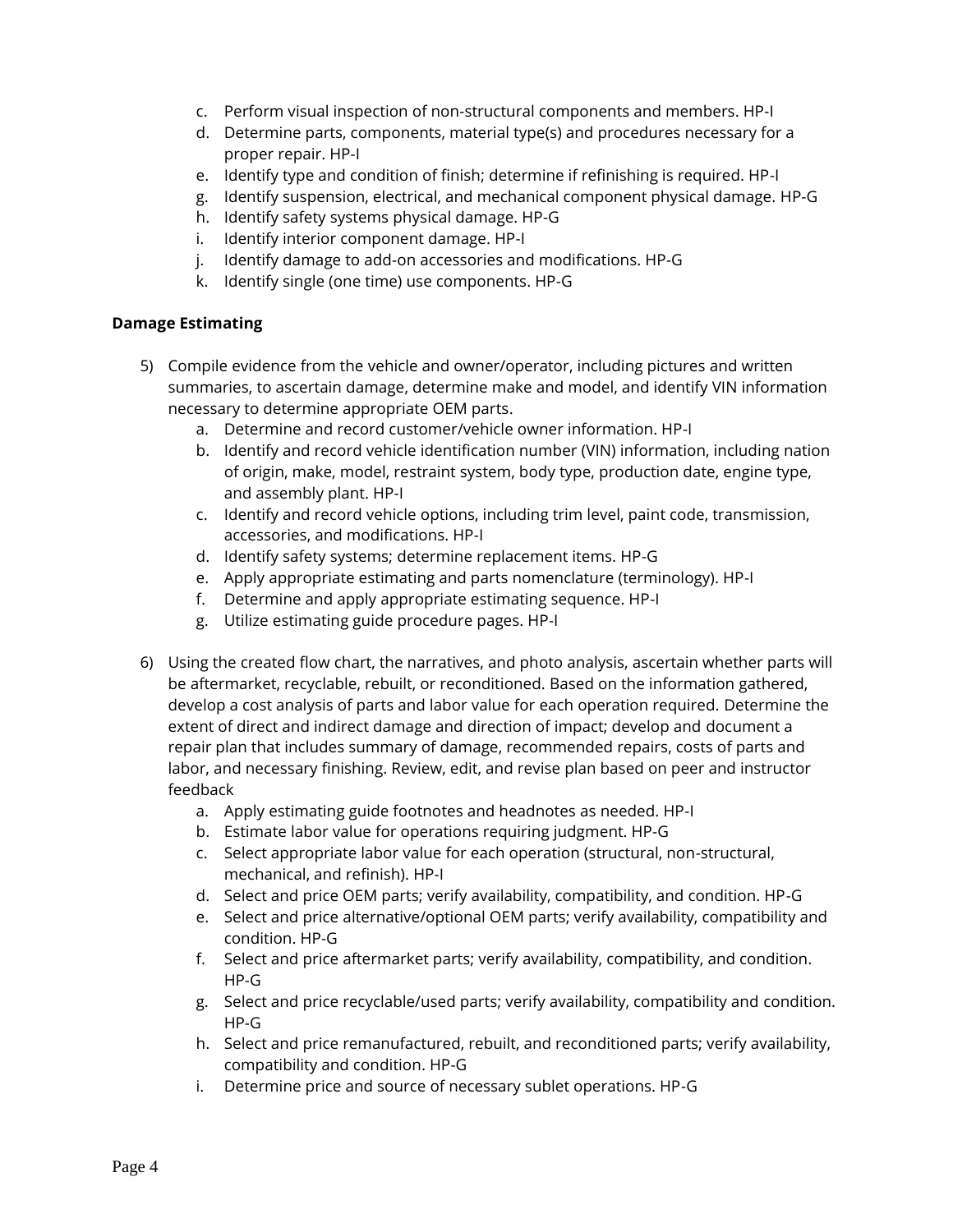- j. Determine labor value, prices, charges, allowances, or fees for non-included operations and miscellaneous items. HP-G
- 7) Consult print and digital resources, such as invoicing templates and OEM parts manuals, to prepare written work orders for documentation of a collision repair service. Synthesize information about the number and cost of parts, and detail the extent of the services involved. Apply quantitative math skills to develop an accurate cost analysis; then compile the work order using a manual template or word processing software.
	- a. Recognize and apply overlap deductions, included operations, and additions. HP-I
	- b. Determine additional material and charges. HP-G
	- c. Determine refinishing material and charges. HP-I
	- d. Apply math skills to establish charges and totals. HP-I
	- e. Interpret computer-assisted and manually written estimates; verify the information is current. HP-I
	- f. Identify procedural differences between computer-assisted systems and manually written estimates. HP-G
	- g. Identify procedures to restore corrosion protection; establish labor values and material charges. HP-G
	- h. Determine the cost effectiveness of the repair and determine the approximate vehicle retail and repair value. HP-G
	- i. Recognize the differences in estimation procedures when using different information provider systems. HP-G
	- j. Verify accuracy of estimate compared to the actual repair and replacement operations. HP-G

## **Vehicle Construction and Parts Identification**

- 8) Consult OEM parts manuals and electronic data to determine cost of components and accessories for various makes and models of vehicles. Write explanatory narratives that examine and define the various components, establish the repairability of those components, and integrate the information accurately into the work order.
	- a. Identify type of vehicle construction (space frame, unibody, body-over-frame). HP-G
	- b. Recognize the different damage characteristics of space frame, unibody, and bodyover-frame vehicles. HP-G
	- c. Identify impact energy absorbing components. HP-G
	- d. Identify steel types; determine repairability. HP-G
	- e. Identify aluminum/magnesium components; determine repairability. HP-G
	- f. Identify plastic/composite components; determine repairability. HP-G
	- g. Identify vehicle glass components and repair/replacement procedures. HP-G
	- h. Identify add-on accessories. HP-G

## **Customer Relations and Sales Skills**

9) Interact respectfully with individuals involved in various aspects of customer service, including OEM representatives, customers/clients, insurance representatives, and suppliers. Resolve conflicts and differences to maintain a smooth workflow. Individually craft written scenarios narrating a challenging customer interaction and use the scenarios to practice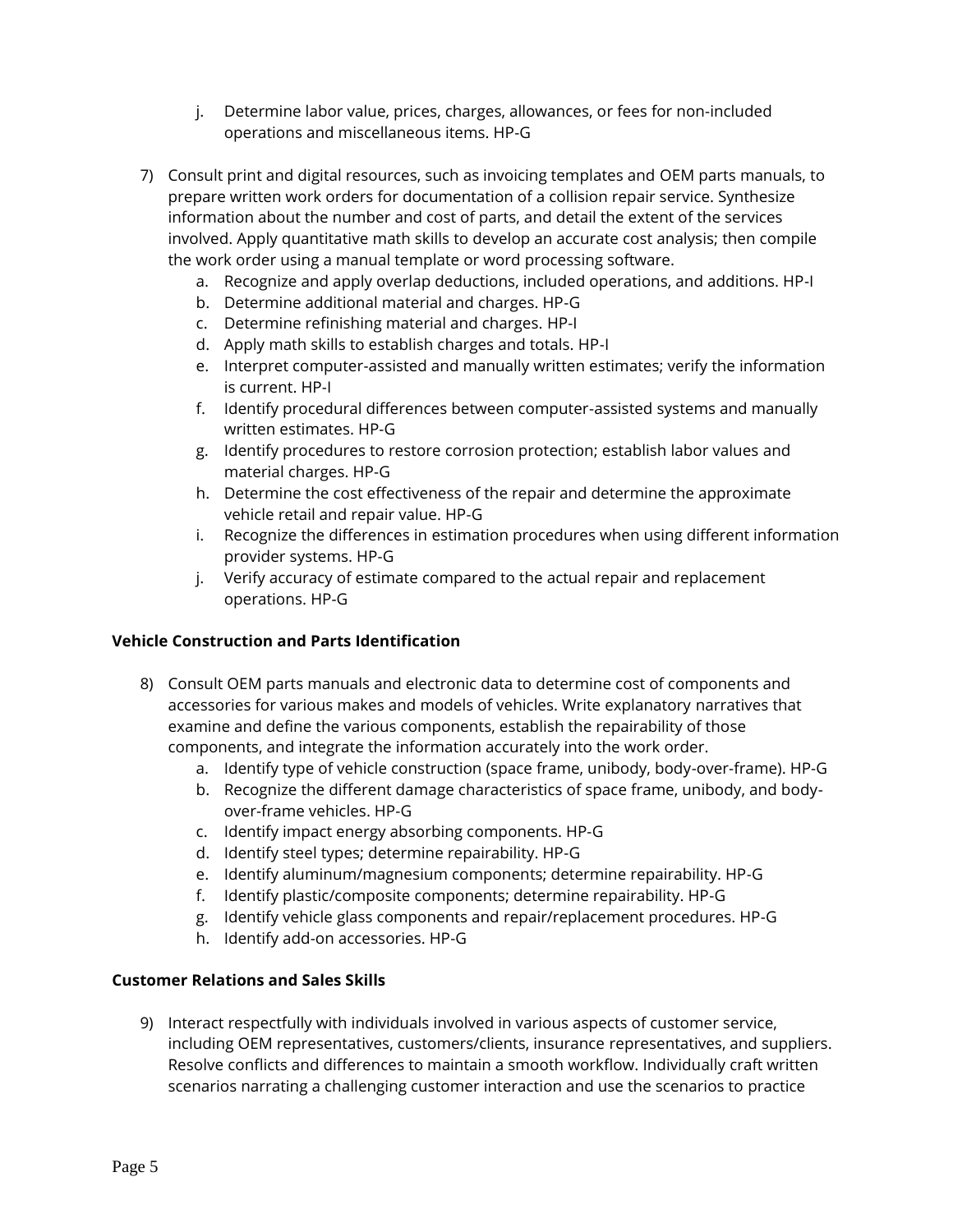effective communication techniques in a role-play. Research negotiation skills and apply them to workplace scenarios.

- a. Acknowledge and/or greet customer/client. HP-I
- b. Listen to customer/client; collect information and identify customer's/client's concerns, needs, and expectations. HP-I
- c. Establish cooperative attitude with customer/client. HP-I
- d. Identify yourself to customer/client; offer assistance. HP-I
- e. Deal with angry customer/client. HP-I
- f. Identify customer/client preferred communication method; follow up to keep customer/client informed about parts and the repair process. HP-G
- g. Recognize basic claims handling procedures; explain to customer/client. HP-G
- h. Project positive attitude and professional appearance. HP-I
- i. Provide and review warranty information. HP-I
- j. Provide and review technical and consumer protection information. HP-G
- k. Estimate and explain duration of out-of-service time. HP-G
- l. Apply negotiation skills to obtain a mutual agreement. HP-G
- m. Interpret and explain manual or computer-assisted estimate to customer/client. HP-I

#### **Hands-on Experience\*\***

#### Option I: Internship

- 10) Participate in a work-based learning internship at a licensed collision repair business to develop, practice, and demonstrate skills outlined in standards above. Internship should follow current Tennessee work-based learning guidelines and/or AYES internship guidelines as appropriate.
- 11) Create and continually update a personal journal to document internship activities. Draw connections between the experience and course content, thoughtfully reflecting on:
	- a. Acquired leadership skills
	- b. Problem-solving techniques and decision-making skills
	- c. Team member participation in a learning environment
	- d. Personal career development
	- e. Opportunities for industry certifications
- 12) Upon conclusion of the internship, write an informational essay summarizing the internship experience and next steps for personal and professional growth. Produce a technologyenhanced class presentation showcasing highlights, challenges, and lessons learned from the internship.

#### Option II: Portfolio

- 13) Create a portfolio, or similar collection of work, offering evidence to illustrate mastery of skills and knowledge as outlined in the standards above. The portfolio should reflect thoughtful assessment and evaluation of the student's progression of work involving the estimation of damage to a vehicle and adherence to Materials Safety Data Sheets (MSDS). The following documents will reside in the student's electronic career portfolio:
	- a. Personal code of professional ethics